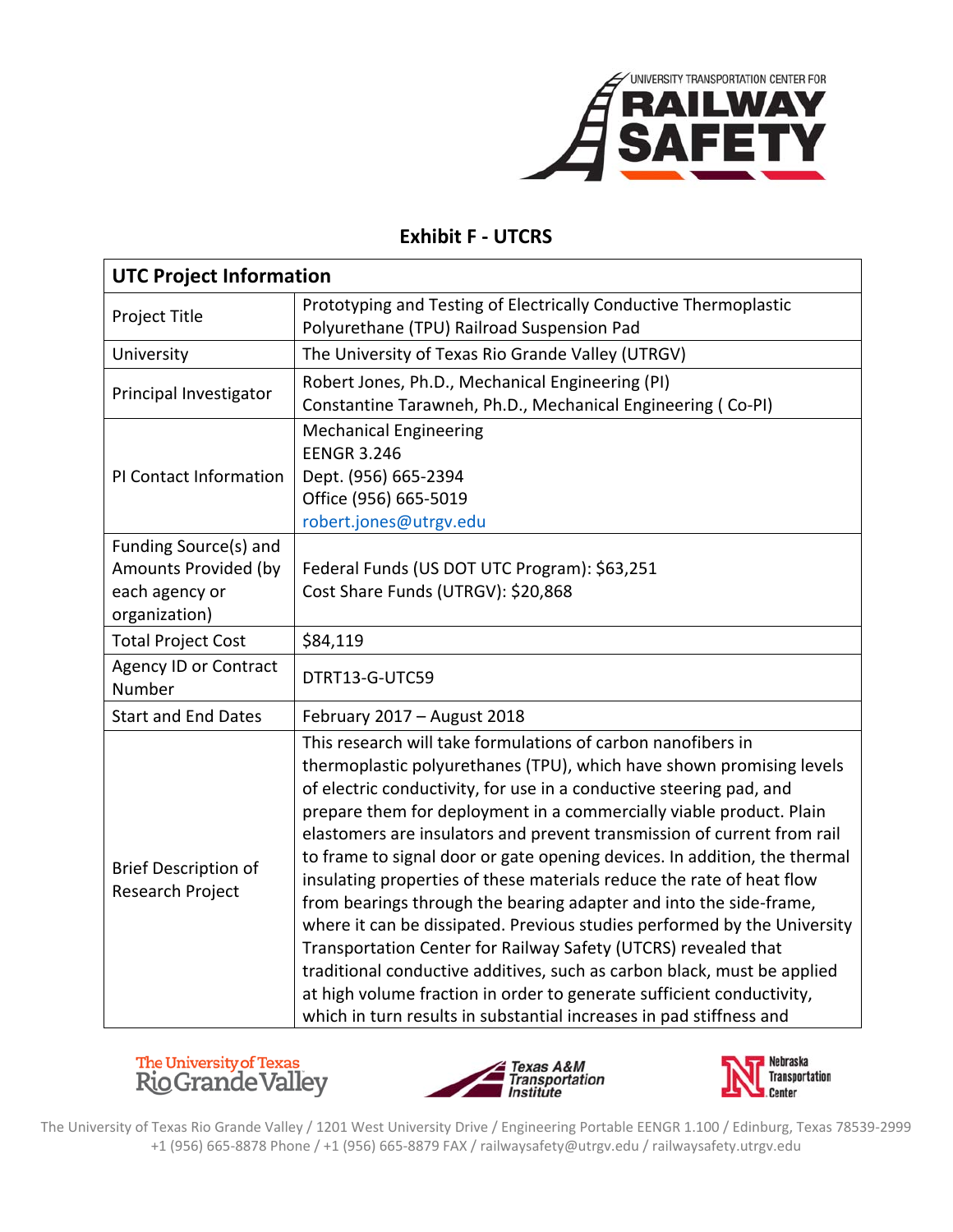|                                                                                          | degradation of pad durability. Vapor Grown Carbon Nanofibers (VGCNF)<br>are extremely efficient conductive additives that can produce the<br>desired conductivity at much lower concentrations and with less impact<br>on mechanical performance than traditional additives. Prior efforts have<br>identified a TPU carbon nanofiber combination and fiber loading that<br>produces excellent conductivity, and results in an electrically conductive<br>part when molded under commercially useful molding temperatures.<br>The identified system first needs to be scaled from laboratory quantity<br>testing to injection molding quantities, and then prototyped. Moreover,<br>the microstructural contributions to conductivity as well as the<br>allowable processing range need to be fully described in order to<br>support process development and quality control processes in |
|------------------------------------------------------------------------------------------|------------------------------------------------------------------------------------------------------------------------------------------------------------------------------------------------------------------------------------------------------------------------------------------------------------------------------------------------------------------------------------------------------------------------------------------------------------------------------------------------------------------------------------------------------------------------------------------------------------------------------------------------------------------------------------------------------------------------------------------------------------------------------------------------------------------------------------------------------------------------------------------|
|                                                                                          | commercialization.                                                                                                                                                                                                                                                                                                                                                                                                                                                                                                                                                                                                                                                                                                                                                                                                                                                                       |
| Describe<br>Implementation of<br><b>Research Outcomes</b><br>(or why not<br>implemented) | Pending Project Completion.                                                                                                                                                                                                                                                                                                                                                                                                                                                                                                                                                                                                                                                                                                                                                                                                                                                              |
| Place Any Photos Here                                                                    |                                                                                                                                                                                                                                                                                                                                                                                                                                                                                                                                                                                                                                                                                                                                                                                                                                                                                          |
| Impacts/Benefits of<br>Implementation<br>(actual, not<br>anticipated)                    | Pending Project Completion.                                                                                                                                                                                                                                                                                                                                                                                                                                                                                                                                                                                                                                                                                                                                                                                                                                                              |
| Web Links<br>Reports<br>Project webs                                                     | http://www.utrgv.edu/railwaysafety/research/mechanical/2017/<br>prototyping-conductive-tpu-railroad-suspension-pad/index.htm                                                                                                                                                                                                                                                                                                                                                                                                                                                                                                                                                                                                                                                                                                                                                             |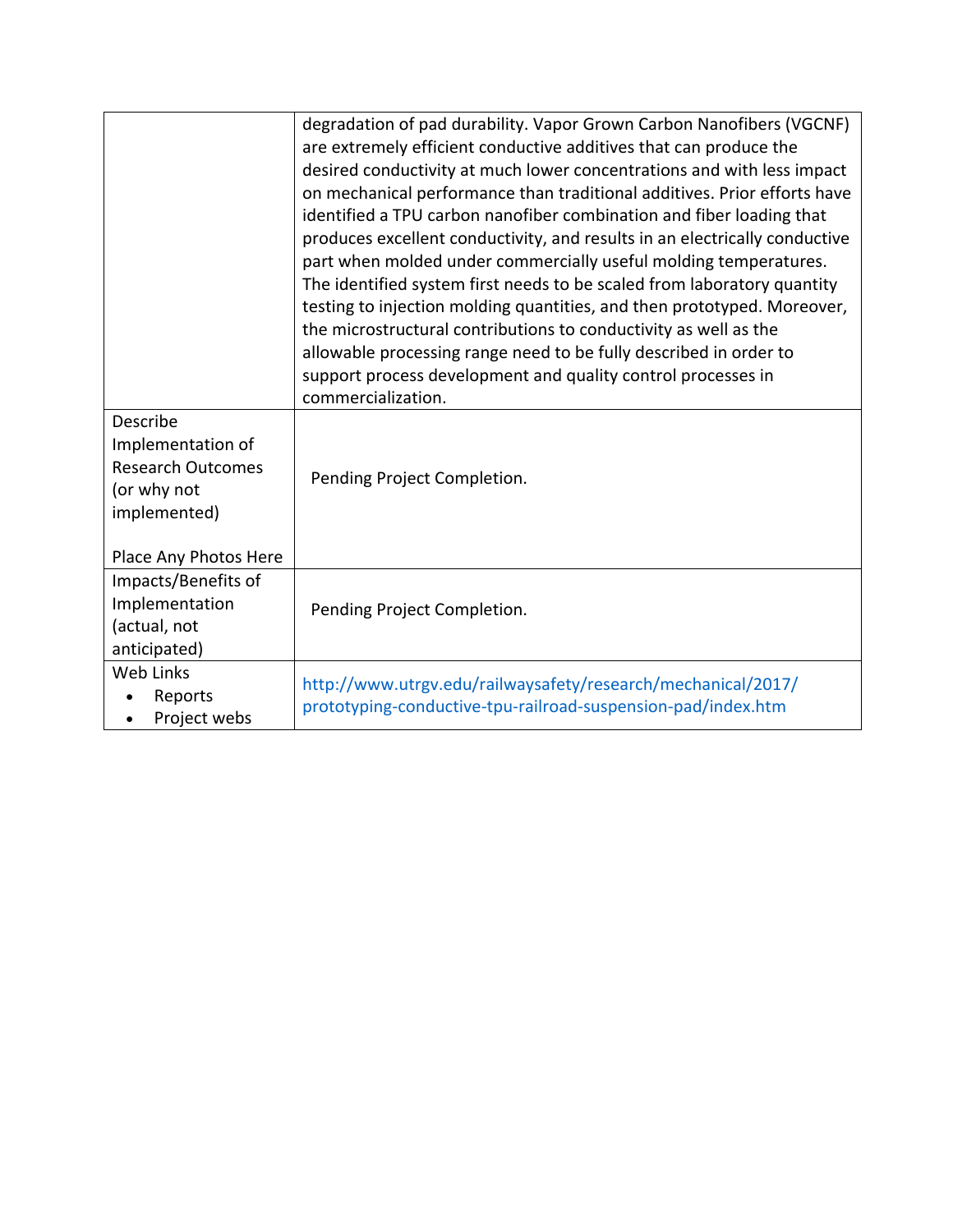

## **Exhibit F ‐ UTCRS**

| <b>UTC Project Information</b>                                                   |                                                                                                                                                                                                                                                                                                                                                                                                                                                                                                                                                                                                                                                                                                                                                                                                                                                                                                                                                                                                                                                                                                                                                           |  |
|----------------------------------------------------------------------------------|-----------------------------------------------------------------------------------------------------------------------------------------------------------------------------------------------------------------------------------------------------------------------------------------------------------------------------------------------------------------------------------------------------------------------------------------------------------------------------------------------------------------------------------------------------------------------------------------------------------------------------------------------------------------------------------------------------------------------------------------------------------------------------------------------------------------------------------------------------------------------------------------------------------------------------------------------------------------------------------------------------------------------------------------------------------------------------------------------------------------------------------------------------------|--|
| Project Title                                                                    | Low Power Wireless Sensors for Railroad Bearing Health Monitoring                                                                                                                                                                                                                                                                                                                                                                                                                                                                                                                                                                                                                                                                                                                                                                                                                                                                                                                                                                                                                                                                                         |  |
| University                                                                       | The University of Texas Rio Grande Valley (UTRGV)                                                                                                                                                                                                                                                                                                                                                                                                                                                                                                                                                                                                                                                                                                                                                                                                                                                                                                                                                                                                                                                                                                         |  |
| Principal Investigator                                                           | Heinrich Foltz, Ph.D., P.E., Electrical Engineering (PI)<br>Constantine Tarawneh, Ph.D., Mechanical Engineering (Co-PI)                                                                                                                                                                                                                                                                                                                                                                                                                                                                                                                                                                                                                                                                                                                                                                                                                                                                                                                                                                                                                                   |  |
| PI Contact Information                                                           | <b>Electrical Engineering</b><br><b>EENGR 3.225</b><br>Dept. (956) 665-2609<br>Office (956) 665-5016<br>heinrich.foltz@utrgv.edu                                                                                                                                                                                                                                                                                                                                                                                                                                                                                                                                                                                                                                                                                                                                                                                                                                                                                                                                                                                                                          |  |
| Funding Source(s) and<br>Amounts Provided (by<br>each agency or<br>organization) | Federal Funds (US DOT UTC Program): \$63,389<br>Cost Share Funds (UTPA): \$22,477                                                                                                                                                                                                                                                                                                                                                                                                                                                                                                                                                                                                                                                                                                                                                                                                                                                                                                                                                                                                                                                                         |  |
| <b>Total Project Cost</b>                                                        | \$85,866                                                                                                                                                                                                                                                                                                                                                                                                                                                                                                                                                                                                                                                                                                                                                                                                                                                                                                                                                                                                                                                                                                                                                  |  |
| <b>Agency ID or Contract</b><br>Number                                           | DTRT13-G-UTC59                                                                                                                                                                                                                                                                                                                                                                                                                                                                                                                                                                                                                                                                                                                                                                                                                                                                                                                                                                                                                                                                                                                                            |  |
| <b>Start and End Dates</b>                                                       | February 2017 - August 2018                                                                                                                                                                                                                                                                                                                                                                                                                                                                                                                                                                                                                                                                                                                                                                                                                                                                                                                                                                                                                                                                                                                               |  |
| <b>Brief Description of</b><br>Research Project                                  | We propose to develop an integrated, self-powered condition<br>monitoring system for rail vehicle bearings. This system will leverage<br>previous research at UTCRS on damage detection sensors and<br>algorithms, service life prediction, signal processing for rail<br>environments, and energy harvesting. Our UTRGV railroad research<br>group has already shown that a combination of vibration, temperature,<br>and load sensing can detect bearing defects and damage at a very early<br>stage, and before it becomes a safety hazard, enabling selective<br>preventive replacement during planned maintenance stops. The<br>research group has also demonstrated signal processing electronics that<br>allow detection of critical signals in challenging noise environments.<br>The developed system will consist of self-powered miniature<br>modules, directly mounted on bearing adapters, which will monitor the<br>vibration spectrum, temperature history, and total applied vertical load<br>on the bearing, and wirelessly transmit the data to a compact analysis<br>module located on the rail vehicle. While there have been similar |  |







The University of Texas Rio Grande Valley / 1201 West University Drive / Engineering Portable EENGR 1.100 / Edinburg, Texas 78539‐2999 +1 (956) 665‐8878 Phone / +1 (956) 665‐8879 FAX / railwaysafety@utrgv.edu / railwaysafety.utrgv.edu